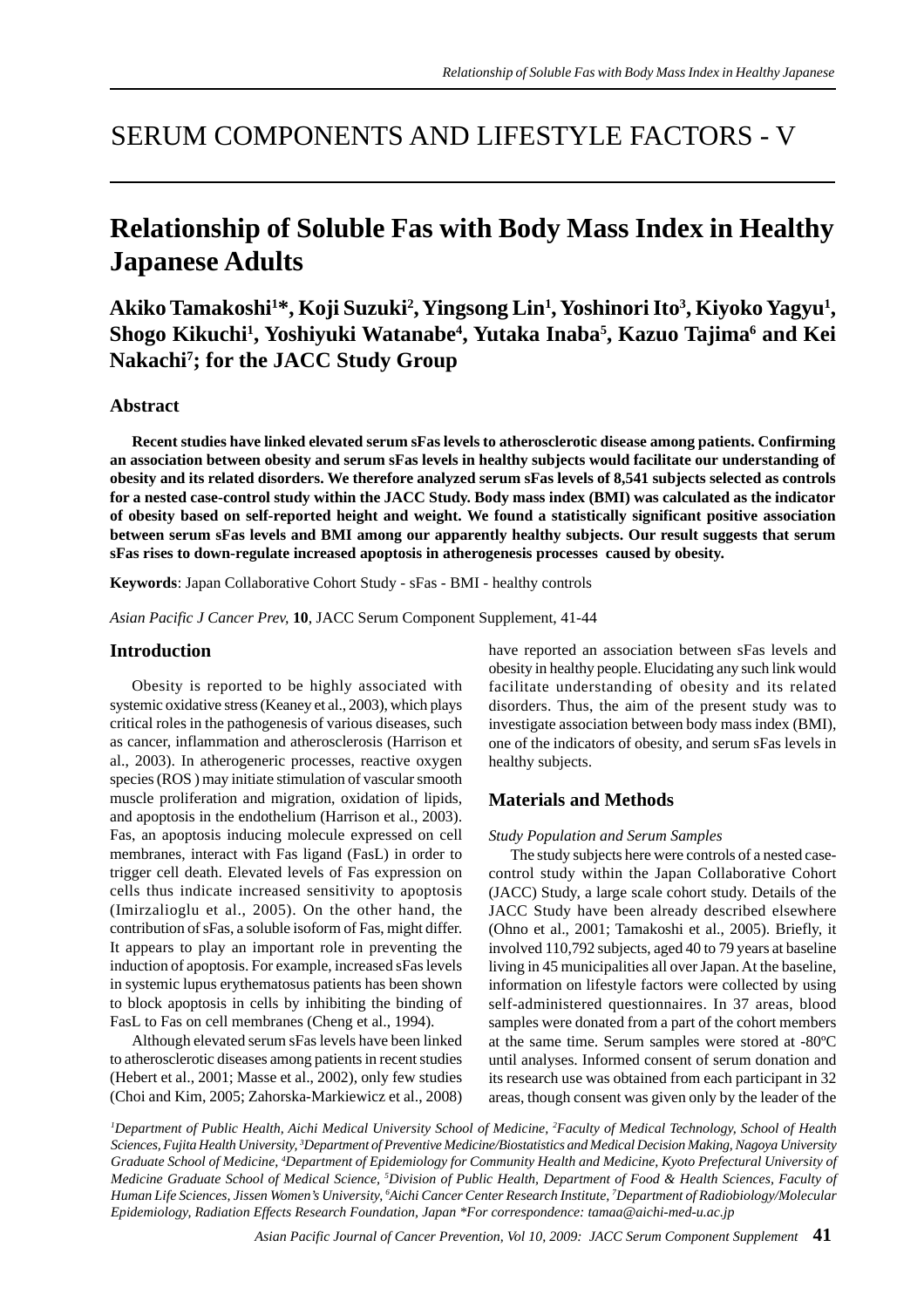#### *Akiko Tamakoshi*

area in 5 areas. The whole study design and use of serum was approved by the Ethical Board at Nagoya University School of Medicine, where the central office of JACC Study was located.

#### *Body Mass Index*

All information on lifestyle factors and medical history was queried by self-administered questionnaires. BMI was calculated based on self-reported height and weight (BMI=weight(kg)/height(m)2 ). Subjects were grouped into the 5 BMI categories: BMIs <18.5, 18.5-21.9, 22.0-24.9, 25.0-29.9 and ≥30.0.

### *Biochemical Assays of Sera*

Serum levels of sFas were measured by enzyme-linked immuno-adsorbent assay (ELISA) in 1999 and 2000, using commercially available kits (MBL Co., Ltd., Nagoya). All samples were assayed at a single laboratory (SRL Inc., Hachioji) by trained staff. Assay methods have been described in detail elsewhere (Ito et al., 2005). The range of the assay for serum sFas levels was 1.0-10 ng/ml; the intra- and inter-assay precisions were 2.1-5.5% and 8.2-

**Table 1. Characteristics of Subjects by BMI Category**

|                                            | $\langle 18.5 18.5 - 21.9 22 - 24.9 25 - 29.9 \rangle$ ≥30.0 |       |               |      |      | p value  |  |
|--------------------------------------------|--------------------------------------------------------------|-------|---------------|------|------|----------|--|
| Men                                        |                                                              |       |               |      |      |          |  |
| Number                                     | 248                                                          | 1,769 | 1,724         | 680  | 36   |          |  |
| Age Mean                                   | 65.4                                                         | 63.3  | 62.4          | 60.7 | 60.1 | < 0.0001 |  |
| SD                                         | 6.8                                                          | 7.5   | 7.6           | 8.2  | 9.6  |          |  |
| Smoker*                                    | 56.9                                                         | 52.9  | 44.6          | 38.4 | 22.2 | < 0.0001 |  |
| Drinker*                                   | 65.3                                                         | 71.4  | 73.6          | 71.5 | 69.4 | 0.18     |  |
| Walker*+                                   | 44.4                                                         | 44.2  | 37.9          | 34.0 | 44.4 | 0.01     |  |
| Eating green leaf vegetables almost daily* |                                                              |       |               |      |      |          |  |
|                                            | 28.2                                                         | 26.9  | 27.4          | 23.8 | 22.2 | 0.98     |  |
| Women                                      |                                                              |       |               |      |      |          |  |
| Number                                     | 284                                                          | 1,372 | 1,522         | 844  | 62   |          |  |
| Age Mean                                   | 66.1                                                         | 62.9  | 62.4          | 62.1 | 61.5 | < 0.0001 |  |
| SD                                         | 8.9                                                          | 9.5   | 8.7           | 8.3  | 8.5  |          |  |
| Smoker*                                    | 2.1                                                          | 2.6   | $2.5^{\circ}$ | 3.0  | 3.2  | 0.88     |  |
| Drinker*                                   | 15.1                                                         | 20.3  | 21.2          | 21.2 | 14.5 | 0.13     |  |
| Walker* <sup>+</sup>                       | 43.0                                                         | 41.0  | 41.1          | 37.2 | 40.3 | 0.20     |  |
| Eating green leaf vegetables almost daily* |                                                              |       |               |      |      |          |  |
|                                            | 29.2                                                         | 29.6  | 28.1          | 26.8 | 35.5 | 0.37     |  |

\*%; + ≥1hr/day; p, performed by Mantel Haenszel test adjusted for area, or for area and age category

|  |  |  | Table 2. BMI categories and sFas levels |  |  |  |
|--|--|--|-----------------------------------------|--|--|--|
|--|--|--|-----------------------------------------|--|--|--|

12.3%, respectively. Since sFas levels were systematically low in one area, we excluded all sera from that area from the analysis. Those whose sFas levels exceeded 10 ng/ml were also excluded because of possibility of undetectable diseases. For the present analysis, 8,541 subjects (4,457 men and 4,084 women) were eligible as they had both data on serum sFas levels and BMI.

#### *Analytical method*

Distributions of some baseline characteristics were compared according to BMI categories using the Mantel-Haenszel test. Least square means of serum sFas according to BMI categories were estimated while controlling for possible confounding factors. Since sFas levels had logarithmic distributions, all tests and estimations were conducted using log-transformed levels. Variables adjusted for multivariate analysis were age group at baseline, area, smoking status (current smoker, ex-smoker, non-smoker and unknown), alcohol consumption (current drinkers, quitters, non-drinkers, and unknown), walking  $(\geq 1$  hour per day,  $\lt 1$  hour per day, and unknown) and consumption of green leaf vegetables (within 1-2 times per week, 3-4 times per week, almost everyday, and unknown). All p values were two-sided, and all statistical analyses were performed using the Statistical Analysis System (SAS 9.1, Cary, NC).

## **Results**

 Table 1 shows distribution of baseline characteristics according to BMI categories. Those with higher BMI were younger among both men and women. Among men, they were less likely to be a current smoker and less likely to walk, however, no such trend was found among women. Alcohol drinking and consumption of green leaf vegetables had no association with BMI categories among both men and women.

Serum sFas levels were positively associated with BMI among both men and women (Table 2). Least square means adjusted for possible confounding factors was 2.23 (95% CI: 2.15-2.31) ng/ml among men with lowest BMI category and increased up to 2.49 (2.28-2.71) ng/ml among the highest. Among women, the lowest and the 2nd lowest BMI categories showed similar sFas levels

| Table 2. Divil categories and st as levels      |                   |                                           |                                           |                   |                   |                  |  |  |
|-------------------------------------------------|-------------------|-------------------------------------------|-------------------------------------------|-------------------|-------------------|------------------|--|--|
|                                                 | < 18.5            | 18.5-21.9                                 | 22.0-24.9                                 | 25.0-29.9         | $\geq 30.0$       |                  |  |  |
| Men                                             |                   |                                           |                                           |                   |                   |                  |  |  |
| Number                                          | 248               | 1.769                                     | 1.724                                     | 680               | 36                |                  |  |  |
| Means $(95\%CI)^*$                              | $2.23(2.15-2.31)$ | $2.24(2.19-2.29)$                         | $2.29(2.24-2.34)$                         | $2.38(2.31-2.44)$ | $2.49(2.28-2.71)$ |                  |  |  |
| $P value**$                                     | 0.700             | ref                                       | 0.022                                     | < 0.0001          | 0.019             | Trend $< 0.0001$ |  |  |
| Women                                           |                   |                                           |                                           |                   |                   |                  |  |  |
| Number                                          | 284               | 1.372                                     | 1,522                                     | 844               | 62                |                  |  |  |
| Means $(95\%CI)*$                               |                   | $2.21$ $(2.12-2.31)$ $2.18$ $(2.11-2.26)$ | $2.24$ $(2.16-2.32)$ $2.31$ $(2.23-2.39)$ |                   | $2.40(2.23-2.57)$ |                  |  |  |
| $P value**$                                     | 0.433             | ref                                       | 0.010                                     | < 0.0001          | 0.005             | Trend $< 0.0001$ |  |  |
| Men & Women                                     |                   |                                           |                                           |                   |                   |                  |  |  |
| Number                                          | 532               | 3.141                                     | 3,246                                     | 1.524             | 98                |                  |  |  |
| Means $(95\% \text{CI})$ *** 2.22 $(2.16-2.27)$ |                   | $2.20(2.17-2.24)$                         | $2.26$ $(2.22 - 2.29)$                    | $2.34(2.30-2.38)$ | $2.44(2.31-2.57)$ |                  |  |  |
| $P$ value**                                     | 0.677             | ref                                       | < 0.001                                   | < 0.0001          | < 0.001           | Trend $< 0.0001$ |  |  |
|                                                 |                   |                                           |                                           |                   |                   |                  |  |  |

\*; adjusted for area, age category, smoking status, drinking status, walking, consumption of green leaf vegetables; \*\*; compared with BMI 18.5-21.9; \*\*\*; Least square means were adjusted for area, age category, gender, smoking status, drinking status, walking, consumption of green leaf vegetables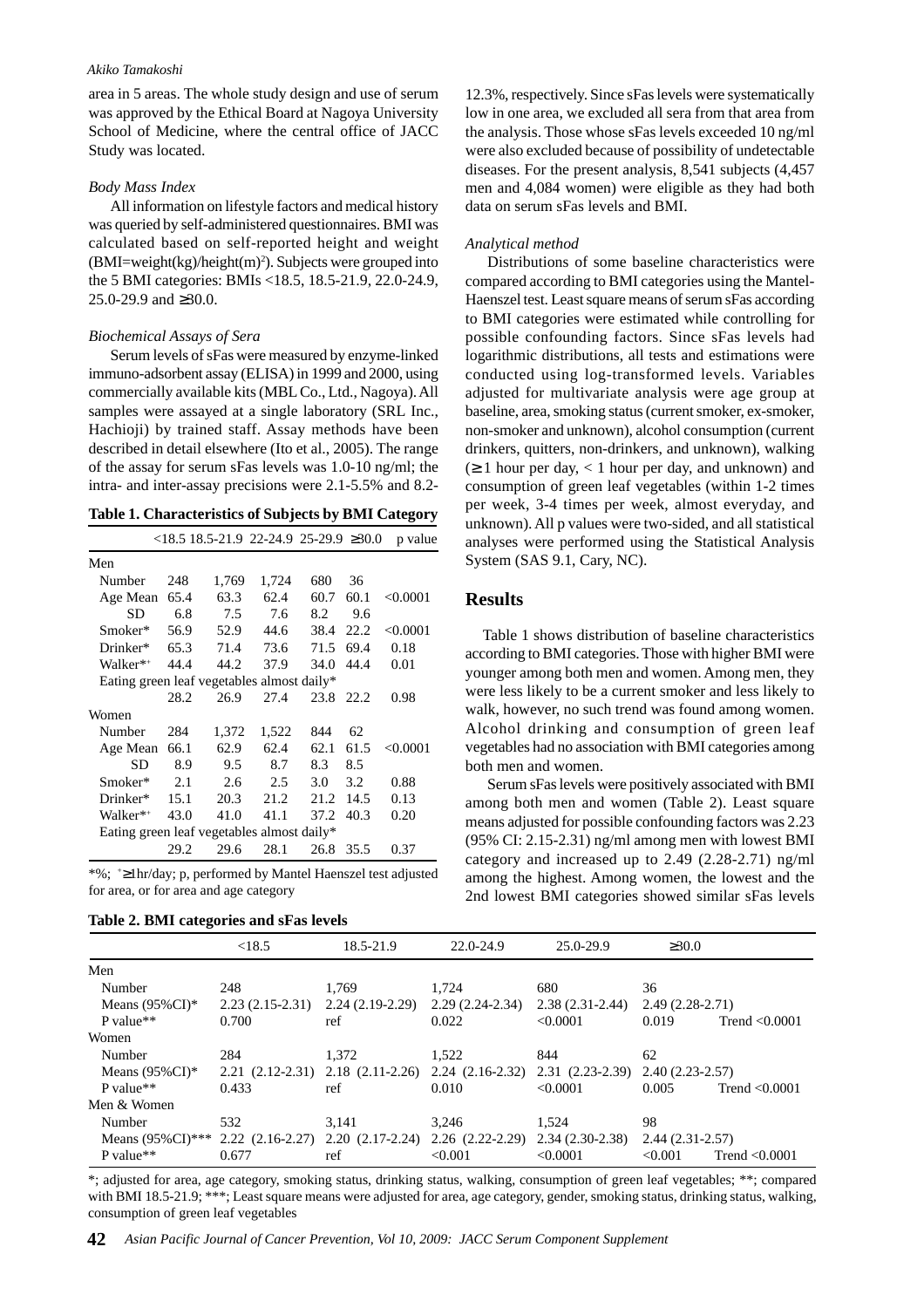(2.21 ng/ml and 2.18 ng/ml), and going up with increasing BMI categories (2.40 ng/ml for the highest BMI category). The analysis of men and women combined showed similar results.

## **Discussion**

 Using data of 8,541 apparently healthy subjects, we found that serum sFas levels were statistically significantly associated with BMI among both men and women.

One previous study showed no significant differences in serum sFas levels between the subjects with obesity and those with a healthy weight (n=176), although men with higher sFas levels displayed significantly higher total body fat and waist-hip-ratio (n=91) (Choi and Kim, 2005). Another study examined the effect of weight loss on sFas levels in obese women, and though no change was found after weight loss, there was a positive association between BMI and sFas levels before treatment (n=23) (Zahorska-Markiewicz et al., 2008). These 2 studies were relatively small compared with ours, but obesity, even if measured by BMI or not, was found to have some correlation with sFas levels, as in our study.

Obesity is known to generate ROS which induces apoptosis (Keaney et al., 2003), and the Fas-FasL system is a well-known death factor causing apoptosis to cells (Nagata, 1997). In contrast, sFas, splicing variant of Fas, binds FasL and act as competitive antagonists of Fas apoptotic signaling (Owen-Schaub et al., 2000). Therefore, considering our results in light of previous knowledge, levels of serum sFas might rise to downregulate increased apoptosis in atherogenesis process caused by obesity.

We have to take caution regarding some limitations of our study when interpreting the results. First, since not all the cohort participants provided blood samples, there was the possibility of a selection bias. However, donation depended solely on the subject's intention, and control selection in nested case-control study was only based on matching information, age, area and gender. Thus, any bias due to blood donation or selection would not seriously affect our results. Second, serum samples were stored at -80ºC for approximately 10 years. The stability of sFas in these cohort samples could not be determined because their levels were not measured at baseline. However, Ito et al compared newly collected sera and frozen specimens stored for 9 years gathered from a variety of different individuals, and found no statistically significant difference in the distributions of sFas levels (Ito et al., 2005), indicating that the serum sFas levels remained stable after long-term storage at -80ºC. Third, our data for BMI were based on self-reported rather than measured heights and weights. According to the National Nutrition Survey in 1986-90, the prevalence of overweight/ obese (BMI ≥ 25) were 24.2%, 27.1%, 20.0% and 15.3% among men aged 40-49, 50-59, 60-69 and ≥70, and 21.3%, 28.7%, 30.3% and 24.6% among women, respectively (Yoshiike et al., 2002). In our study, the comparative numbers were relatively small, 29.8%, 19.3%, 14.8% and 11.2% among men and 20.5%, 24.1%, 24.7% and 16.4% among women, respectively. Thus, we could not exclude

the possibility of some misclassifications due to underestimation of overweight/ obesity subjects. However, such misclassification might diminish the differences between normal and overweight/ obese groups at baseline, and the differences of least square means of sFas might be diminished accordingly.

In conclusion, serum sFas levels appear to be associated with obesity among healthy men and women.

# **Member list of the JACC Study Group**

The present members of the JACC Study who coauthored this paper together with their affiliations are as follows: Dr. Akiko Tamakoshi (present chairperson of the study group), Aichi Medical University School of Medicine; Drs. Mitsuru Mori & Fumio Sakauchi, Sapporo Medical University School of Medicine; Dr. Yutaka Motohashi, Akita University School of Medicine; Dr. Ichiro Tsuji, Tohoku University Graduate School of Medicine; Dr. Yosikazu Nakamura, Jichi Medical School; Dr. Hiroyasu Iso, Osaka University School of Medicine; Dr. Haruo Mikami, Chiba Cancer Center; Dr. Michiko Kurosawa, Juntendo University School of Medicine; Dr. Yoshiharu Hoshiyama, University of Human Arts and Sciences; Dr. Naohito Tanabe, Niigata University School of Medicine; Dr. Koji Tamakoshi, Nagoya University Graduate School of Health Science; Dr. Kenji Wakai, Nagoya University Graduate School of Medicine; Dr. Shinkan Tokudome, National Institute of Health and Nutrition; Dr. Koji Suzuki, Fujita Health University School of Health Sciences; Dr. Shuji Hashimoto, Fujita Health University School of Medicine; Dr. Shogo Kikuchi, Aichi Medical University School of Medicine; Dr. Yasuhiko Wada, Kansai Rosai Hospital; Dr. Takashi Kawamura, Kyoto University Center for Student Health; Dr. Yoshiyuki Watanabe, Kyoto Prefectural University of Medicine Graduate School of Medical Science; Dr. Kotaro Ozasa, Radiation Effects Research Foundation; Dr. Tsuneharu Miki, Kyoto Prefectural University of Medicine Graduate School of Medical Science; Dr. Chigusa Date, Faculty of Human Environmental Sciences, Nara Women's University; Dr. Kiyomi Sakata, Iwate Medical University; Dr. Yoichi Kurozawa, Tottori University Faculty of Medicine; Dr. Takesumi Yoshimura, Fukuoka Institute of Health and Environmental Sciences; Dr. Yoshihisa Fujino, University of Occupational and Environmental Health; Dr. Akira Shibata, Kurume University School of Medicine; Dr. Naoyuki Okamoto, Kanagawa Cancer Center; and Dr. Hideo Shio, Moriyama Municipal Hospital.

## **Acknowledgements**

The JACC Study has been supported by Grants-in-Aid for Scientific Research (Nos. 61010076, 62010074, 63010074, 1010068, 2151065, 3151064, 4151063, 5151069, 6279102, 11181101, 17015022, 18014011, 20014026) from MEXT, Japan.

The authors express their sincere appreciation to Dr. Kunio Aoki, Professor Emeritus, Nagoya University School of Medicine and a former chairperson of the JACC Study, to Dr. Haruo Sugano, the former Director of the